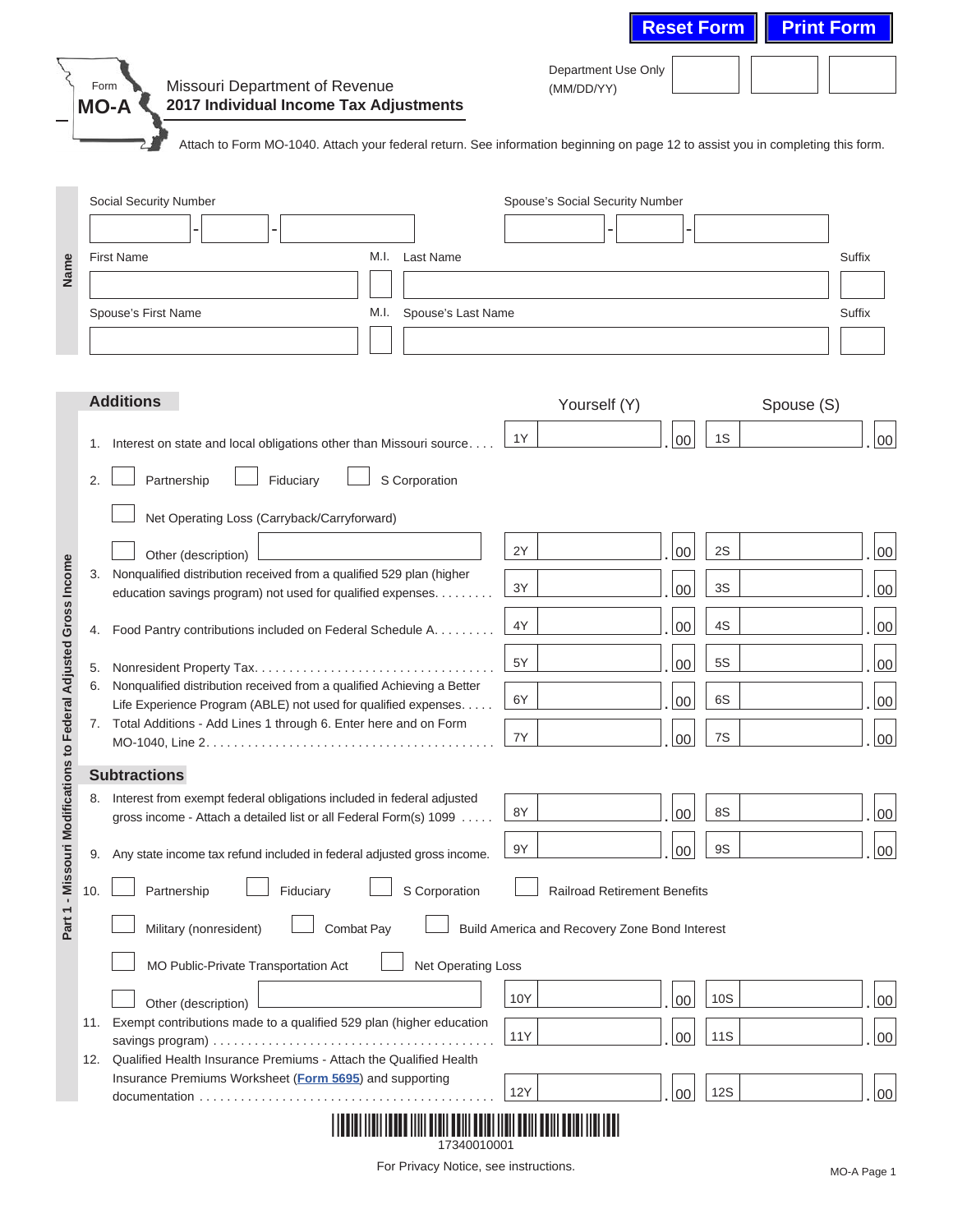|                                                    |     | 13. Missouri depreciation adjustment (Section 143.121, RSMo)                                                                                                                                                                                                                                   |            |    |                |        |
|----------------------------------------------------|-----|------------------------------------------------------------------------------------------------------------------------------------------------------------------------------------------------------------------------------------------------------------------------------------------------|------------|----|----------------|--------|
| Part 1 Continued                                   |     | Sold or disposed property previously taken as addition modification                                                                                                                                                                                                                            | 13Y        | 00 | <b>13S</b>     | $00\,$ |
|                                                    | 14. | Home Energy Audit Expenses - Attach the Home Energy Audit<br>Expense (Form MO-HEA)                                                                                                                                                                                                             | 14Y        | 00 | 14S            | $00\,$ |
|                                                    | 15. | Exempt contributions made to a qualified Achieving a Better Life                                                                                                                                                                                                                               |            |    |                |        |
|                                                    |     | Experience Program (ABLE)                                                                                                                                                                                                                                                                      | 15Y        | 00 | <b>15S</b>     | $00\,$ |
|                                                    | 16. |                                                                                                                                                                                                                                                                                                | 16Y        | 00 | 16S            | 00     |
|                                                    |     | 17. Total Subtractions - Add Lines 8 through 16. Enter here and on                                                                                                                                                                                                                             | <b>17Y</b> | 00 | 17S            | 00     |
|                                                    |     | Complete this section only if you itemize deductions on your federal return. Attach your Federal Form 1040 (pages 1 and 2) and Federal Schedule A.                                                                                                                                             |            |    |                |        |
|                                                    |     |                                                                                                                                                                                                                                                                                                |            |    | $\mathbf{1}$   | $00\,$ |
|                                                    | 1.  | Total federal itemized deductions from Federal Form 1040, Line 40                                                                                                                                                                                                                              |            |    |                |        |
|                                                    | 2.  |                                                                                                                                                                                                                                                                                                |            |    | 2              | 00     |
|                                                    | 3.  |                                                                                                                                                                                                                                                                                                |            |    | 3              | 00     |
|                                                    | 4.  |                                                                                                                                                                                                                                                                                                |            |    | 4              | 00     |
| <b>Missouri Itemized Deductions</b>                | 5.  |                                                                                                                                                                                                                                                                                                |            |    | 5              | 00     |
|                                                    |     |                                                                                                                                                                                                                                                                                                |            |    | 6              | 00     |
|                                                    | 6.  | 2017 Medicare tax - Yourself and Spouse (see instructions on page 42)                                                                                                                                                                                                                          |            |    |                |        |
|                                                    | 7.  |                                                                                                                                                                                                                                                                                                |            |    | $\overline{7}$ | $00\,$ |
| $\mathbf{\Omega}$                                  | 8.  |                                                                                                                                                                                                                                                                                                |            |    | 8              | 00     |
| Part                                               | 9.  | State and local income taxes from Federal Schedule A, Line 5 or see                                                                                                                                                                                                                            | 9          | 00 |                |        |
|                                                    | 10. |                                                                                                                                                                                                                                                                                                | 10         | 00 |                |        |
|                                                    |     |                                                                                                                                                                                                                                                                                                |            |    | 11             | $00\,$ |
|                                                    | 11. | Net state income taxes - Subtract Line 10 from Line 9 or enter Line 8 from worksheet below                                                                                                                                                                                                     |            |    |                |        |
|                                                    |     | 12. Missouri Itemized Deductions - Subtract Line 11 from Line 8. Enter here and on Form MO-1040, Line 15                                                                                                                                                                                       |            |    | 12             | $00\,$ |
|                                                    |     | Complete this worksheet only if your federal adjusted gross income from Federal Form 1040, Line 37 is more than \$313,800 if married filing<br>combined or qualifying widow(er), \$287,650 if head of household, \$261,500 if single or claimed as a dependent, or \$156,900 if married filing |            |    |                |        |
|                                                    |     | separate. Attach your Federal Itemized Deduction Worksheet (page A-12 of Federal Schedule A instructions).                                                                                                                                                                                     |            |    |                |        |
|                                                    | 1.  | Enter amount from Federal Itemized Deduction Worksheet, Line 3 (see page A-12 of Federal Schedule A                                                                                                                                                                                            |            |    |                |        |
| Part 2 Worksheet - Net State Income Taxes, Line 11 |     |                                                                                                                                                                                                                                                                                                |            |    | $\mathbf{1}$   | $00\,$ |
|                                                    | 2.  | Enter amount from Federal Itemized Deduction Worksheet, Line 9 (see Federal Schedule A instructions)                                                                                                                                                                                           |            |    | $\overline{2}$ | 00     |
|                                                    | 3.  |                                                                                                                                                                                                                                                                                                |            |    | $\mathbf{3}$   | 00     |
|                                                    |     |                                                                                                                                                                                                                                                                                                |            |    | $\overline{4}$ |        |
|                                                    | 4.  |                                                                                                                                                                                                                                                                                                |            |    |                | 00     |
|                                                    | 5.  |                                                                                                                                                                                                                                                                                                |            |    | 5              | 00     |
|                                                    | 6.  |                                                                                                                                                                                                                                                                                                |            |    | 6              | $\%$   |
|                                                    | 7.  |                                                                                                                                                                                                                                                                                                |            |    | $\overline{7}$ | 00     |
|                                                    | 8.  |                                                                                                                                                                                                                                                                                                |            |    | 8              | 00     |
|                                                    |     |                                                                                                                                                                                                                                                                                                |            |    |                |        |

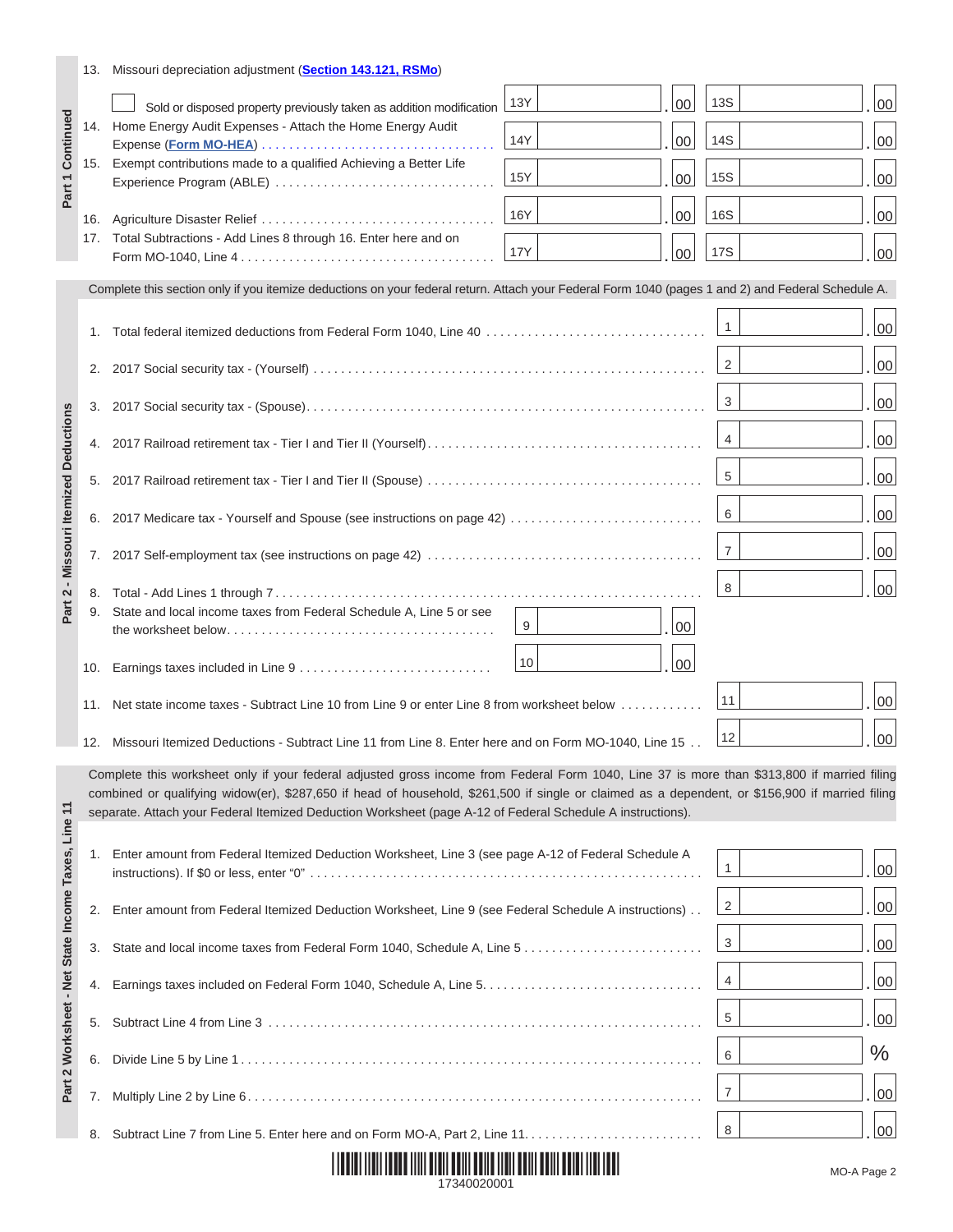## **Part 3 - Pension and Social Security/Social Security Disability/Military Exemption**

|           |     | Public Pension Calculation - Pensions received from any federal, state, or local government.                                                                                                                                                                                            |        |
|-----------|-----|-----------------------------------------------------------------------------------------------------------------------------------------------------------------------------------------------------------------------------------------------------------------------------------------|--------|
|           | 1.  | $\mathbf{1}$                                                                                                                                                                                                                                                                            | 00     |
| Section A | 2.  | 2<br>Taxable social security benefits from Federal Form 1040A, Line 14b or Federal Form 1040, Line 20b                                                                                                                                                                                  | 00     |
|           | 3.  | 3                                                                                                                                                                                                                                                                                       | 00     |
|           |     | 4. Select the appropriate filing status and enter amount on Line 4.<br>• Married Filing Combined (joint federal) - \$100,000<br>$\overline{4}$<br>. Single, Head of Household, Married Filing Separate, and Qualifying Widow(er) - \$85,000                                             | 00     |
|           | 5.  | 5<br>Subtract Line 4 from Line 3 and enter on Line 5. If Line 4 is greater than Line 3, enter \$0                                                                                                                                                                                       | $00\,$ |
|           | 6.  | Taxable pension for each spouse from public sources from Federal<br>6S<br>6Y<br>00<br>Form 1040A, Line 12b or 1040, Line 16b.                                                                                                                                                           | 00     |
|           | 7.  | Amount from Line 6 or \$37,089 (maximum social security benefit),<br>7S<br>7Y<br>00                                                                                                                                                                                                     | $00\,$ |
|           | 8.  | If you received taxable social security, complete Form MO-A, Lines<br>1 through 8 of Section C, and enter the amount(s) from Line(s) 6Y<br><b>8S</b><br>8Y<br>00<br>and 6S. See instructions if Line 3 of Section C is more than \$0                                                    | 00     |
|           | 9.  | <b>9S</b><br>9Y<br>00<br>Subtract Line 8 from Line 7. If Line 8 is greater than Line 7, enter \$0.                                                                                                                                                                                      | 00     |
|           | 10. | 10                                                                                                                                                                                                                                                                                      | 00     |
|           |     | 11<br>11. Total public pension, subtract Line 5 from Line 10. If Line 5 is greater than Line 10, enter \$0                                                                                                                                                                              | 00     |
|           |     | Private Pension Calculation - Annuities, pensions, IRAs, and 401(k) plans funded by a private source.                                                                                                                                                                                   |        |
|           | 1.  | $\mathbf{1}$                                                                                                                                                                                                                                                                            | 00     |
|           | 2.  | 2<br>Taxable social security benefits from Federal Form 1040A, Line 14b or Federal Form 1040, Line 20b                                                                                                                                                                                  | 00     |
|           |     | 3                                                                                                                                                                                                                                                                                       | 00     |
| Section B |     | 4. Select the appropriate filing status and enter the amount on Line 4.<br>• Married Filing Combined (joint federal) - \$32,000<br>• Single, Head of Household and Qualifying Widow(er) - \$25,000<br>4                                                                                 | 00     |
|           | 5.  | 5                                                                                                                                                                                                                                                                                       | 00     |
|           | 6.  | Taxable pension for each spouse from private sources from<br>Federal Form 1040A, Lines 11b and 12b, or Federal Form 1040,<br>6S<br>6Y<br>00<br>Lines 15b and 16b $\ldots$ , $\ldots$ , $\ldots$ , $\ldots$ , $\ldots$ , $\ldots$ , $\ldots$ , $\ldots$ , $\ldots$ , $\ldots$ , $\ldots$ | 00     |
|           | 7.  | 7Y<br>7S<br>00<br>Amounts from Line 6Y and 6S or \$6,000, whichever is less                                                                                                                                                                                                             | 00     |
|           | 8.  | 8                                                                                                                                                                                                                                                                                       | 00     |
|           | 9.  | 9<br>Total private pension, subtract Line 5 from Line 8. If Line 5 is greater than Line 8, enter \$0                                                                                                                                                                                    | 00     |